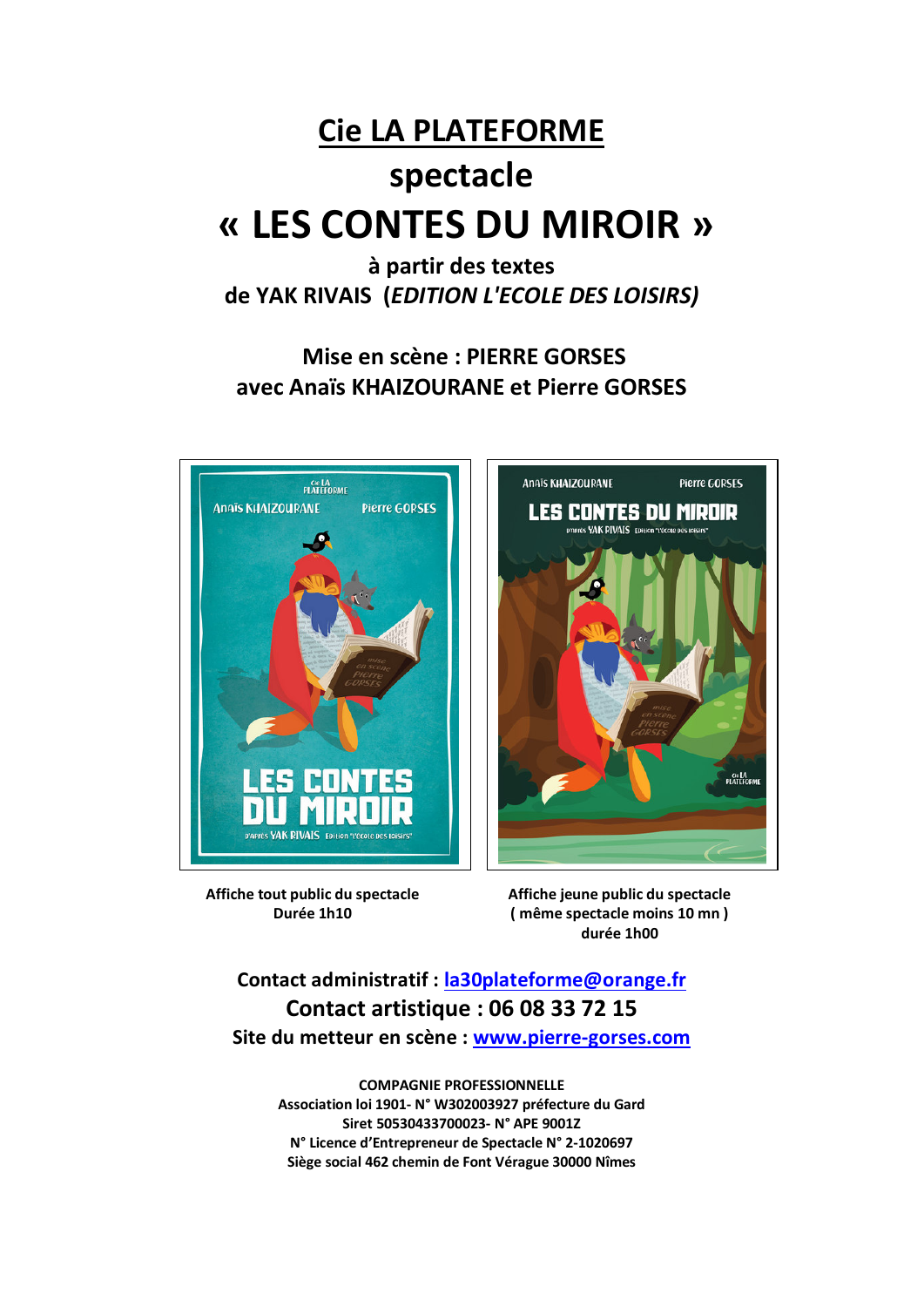## **LES ACTIVITES ARTISTIQUES ET PEDAGOGIQUES ENVISAGEABLES AUTOUR DU SPECTACLE**

### PISTES ARTISTIQUES ET PEDAGOGIQUES

Notre spectacle se veut être familial en s'adressant au tout public mais également aux élèves des établissements pendant le temps scolaire ou hors temps scolaire. Le travail pédagogique des enseignants ou des bibliothécaires, pourrait être orienté dans deux directions inhérentes à l'œuvre de Yak Rivais :

- La découverte ou la redécouverte de l'univers des Contes et des Fables par l'exploration en lecture à haute voix et le jeu dramatique

- La réappropriation de ces textes connus par une réécriture avec contraintes littéraires et ludiques, en vue d'une restitution théâtrale

## 1/REDECOUVRIR LES FABLES ET LES CONTES PAR LECTURE A HAUTE VOIX ET LE JEU DRAMATIQUE

La plupart des récits que nous avons choisis dans le recueil de Yak Rivais, sont généralement connus. Cependant il nous paraît intéressant que les élèves puissent lire, relire, ou se faire raconter les versions originales des contes ou des fables proposés. La qualité des variations proposées par Yak Rivais sera mieux percue et appréciée, si les spectateurs connaissent déjà la trame des histoires.

### Liste des Contes et Fables du spectacle :

(vous trouverez dans le « dossier annexe » l'intégralité des textes ainsi que l'historique des textes originels)

> Le joueur de flûte de Hamelin **Barbe bleue** Epaminondas et sa marraine La cigale et la fourmi Le corbeau et le renard La belle au bois dormant Le petit chaperon rouge **Renard et les anguilles**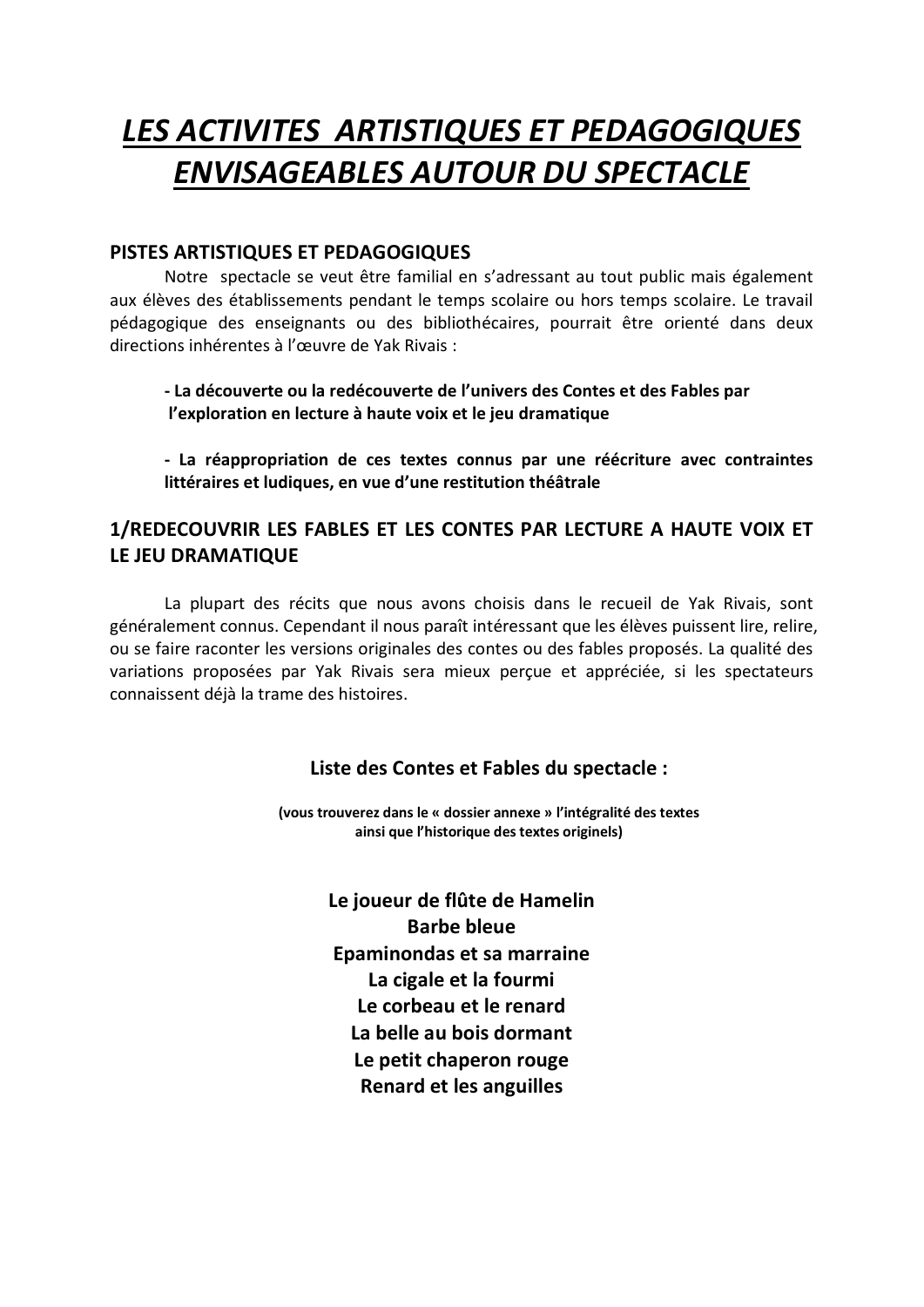#### A partir des histoires originales, des jeux de lecture à haute voix peuvent être proposés aux élèves, chacun pouvant être tour à tour lecteur ou auditeur :

- lectures à plusieurs voix

- lecture relais

- lecture par un enfant pour le reste du groupe, avec variations imposées - émotions : joie, peur, tristesse... - volume de la voix : histoire chuchotée, criée... - accents : régional, national, social ...

- lecture avec jeux de mimes

- jeux d'improvisations à partir d'extraits de l'histoire racontée

Les mêmes jeux pourront être effectués avec les textes du spectacle après la venue de celui-ci.

## 2/ REAPPROPRIATION PAR LA REECRITURE ET LE DETOURNEMENT DE CONTES ET DES FABLES A PARTIR DE CONTRAINTES D'ECRITURE

#### 2/1 A PARTIR DU SPECTACLE ....

Dans notre société où de nouvelles façons de communiquer apparaissent, la langue évolue très vite (textos, internet, verlan, anglicismes...) notre spectacle se veut être une fenêtre ouverte vers les plaisirs de la langue parlée et écrite.

En proposant ces histoires, racontées et jouées, nous voulons encourager les élèves à s'interroger sur la langue et ses variations.

A partir des textes du spectacle ou du recueil de Yak Rivais, de nombreuses pistes d'exploration de la langue seront possibles en faisant appliquer des contraintes d'écriture sur des trames connues.

Quelques exemples ci-dessous dans les textes choisis pour le spectacle :

#### Le joueur de flûte de Hamelin :

On remplace les noms communs par des mots en argot

#### **Barbe bleue**

Le franglais : on insère un mot d'origine anglaise par phrase

Epaminondas et sa marraine On écrit une histoire avec des rimes

#### La cigale et la fourmi

On réécrit un texte en verlan

#### Le corbeau et le renard

On écrit une histoire en se donnant la consigne : la première syllabe de la phrase suivante est la même que la dernière de la phrase précédente

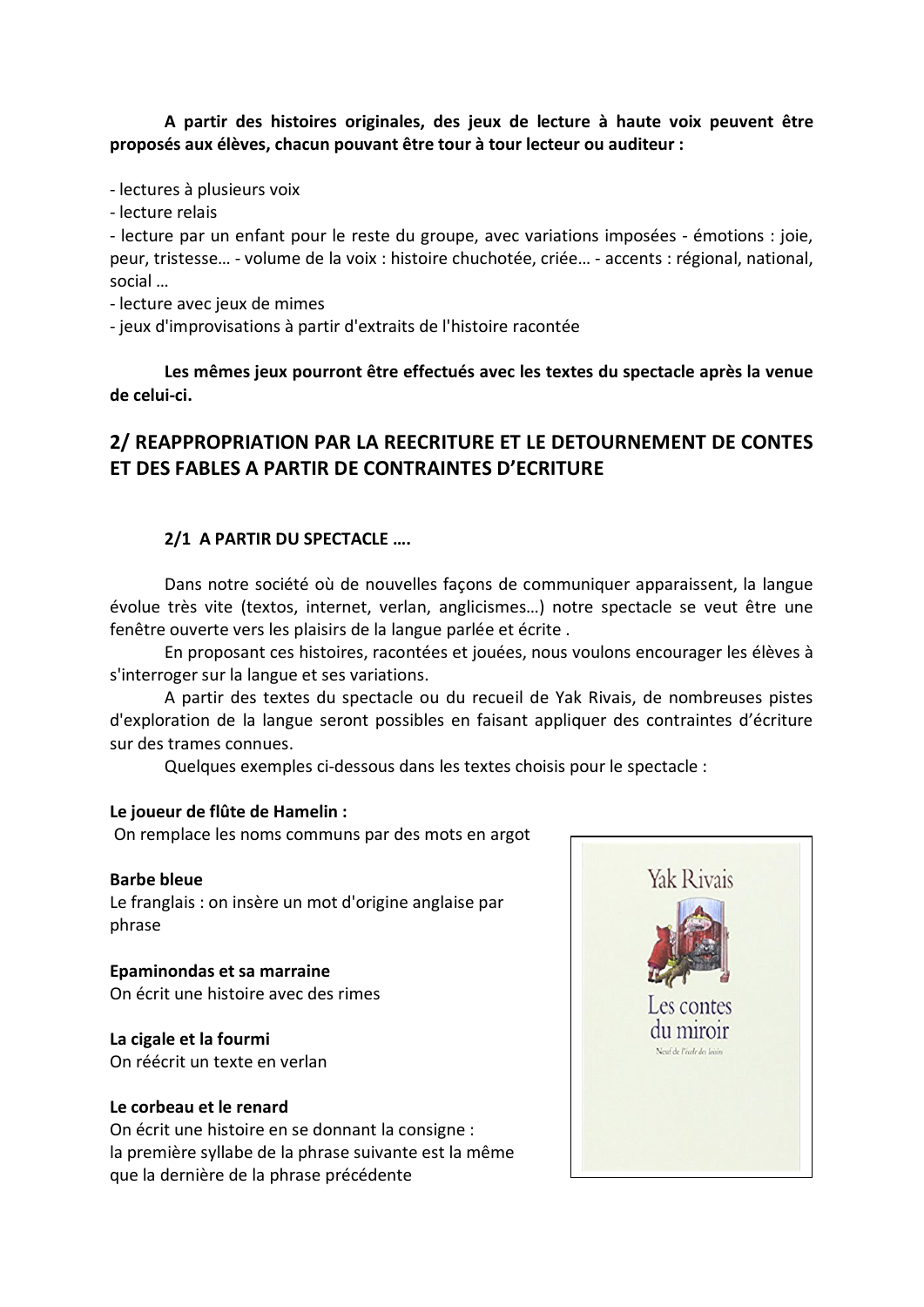#### La belle au bois dormant

Conte express : résumer un conte ou une fable en 4 phrases

#### Le petit chaperon rouge

Conte rhopalique : on écrit un texte en losange, 1ère phrase 1 mot. 2ème phrase 2 mots, 3ème 3 mots etc.

#### **Renard et les anguilles**

On utilise des "vérités de la Palice" ou pléonasmes Dans l'histoire

#### 2/2 D'AUTRES PISTES POUR ECRIRE....

De nombreux jeux d'écriture ont été initiés par l'OULIPO : jeux sur l'imaginaire, jeux à propos de consignes, jeux de découpages, jeux de substitutions de mots, d'amplification qui transforment l'écrit en une série d'essais et d'hypothèses, de « va et vient » entre lecture et écriture.

En voici quelques uns :

#### Les textes fendus :

On distribue des textes de contes dont une partie a été supprimée dans le sens vertical ou horizontal. Il faut reconstituer la partie manguante en respectant le sens général du texte.

#### Le jeu du N+X

On remplace tous les substantifs d'un texte par le septième mot qui suit dans le dictionnaire (ou les verbes, les adjectifs etc.).

#### La littérature définitionnelle

On remplace dans un texte, les substantifs, par leur définition trouvée dans le dictionnaire.

#### Les cadavres exquis

Un premier enfant écrit une phrase sur une bande de papier et laisse apparaître le dernier mot. On passe le papier à son voisin qui écrit une autre phrase en fonction du mot visible. Ainsi de suite jusqu'au dernier, on déplie et on lit le résultat obtenu. On peut guider le jeu, avec des thèmes, ou des questions auxquelles on doit répondre.

#### **Squelettes**

On vide un texte de ses substantifs et de ses adjectifs, on conserve le reste des mots(de nouvelles fables peuvent être écrites, en gardant leur structure). Etc.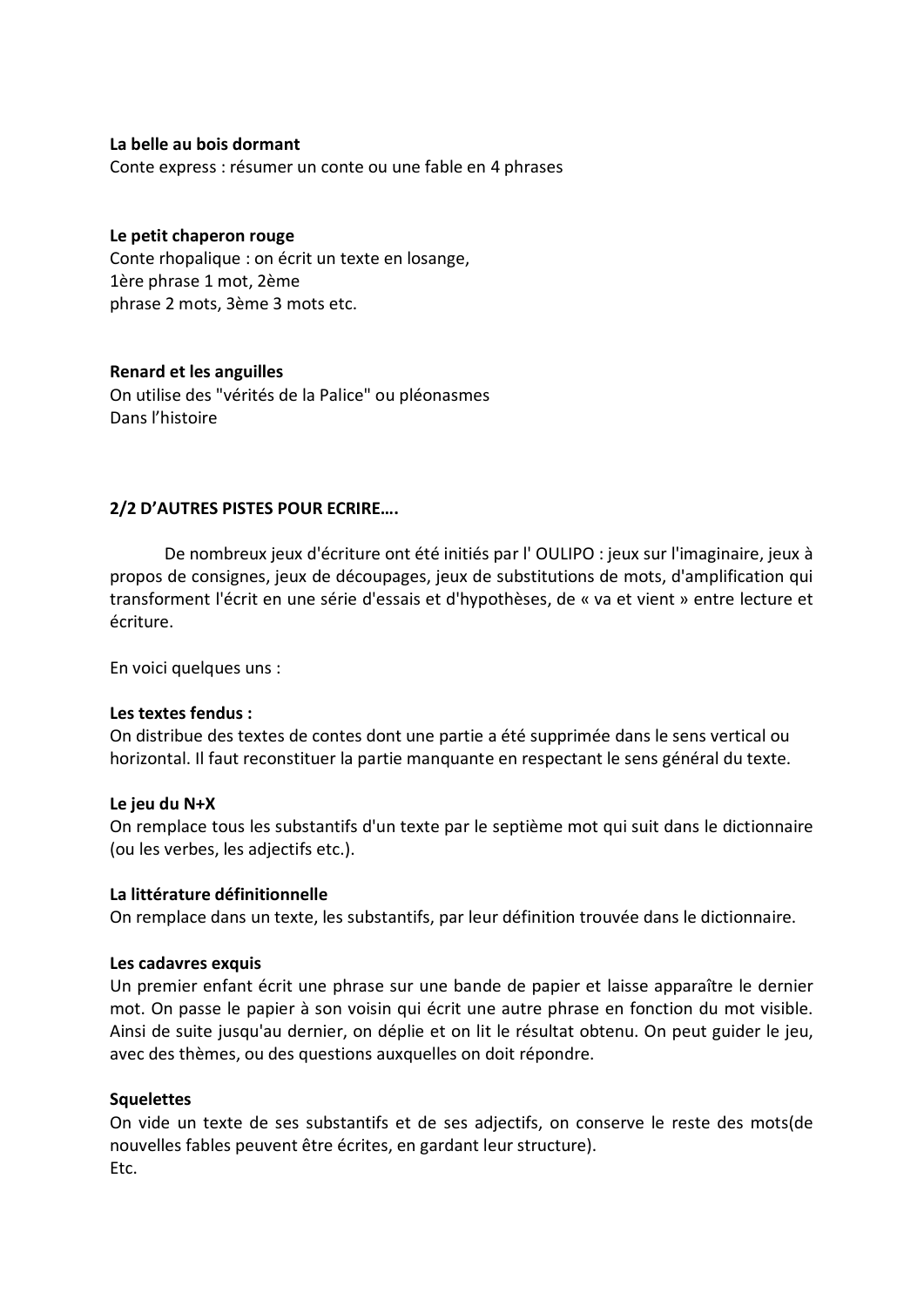## 3/ LIRE ET ÉCRIRE DES CONTES

Le conte participe pleinement au développement affectif et cognitif de l'enfant. Cette forme de littérature très proche de l'oral, permet au jeune de se comprendre et de comprendre le monde. De nombreuses situations de lecture, et d'écriture peuvent être mises en place pour jouer avec les récits, les transformer, les déformer, les imiter ou en créer de nouveaux.

Ces activités de création autour des contes doivent être pratiquées, après plusieurs séances d'imprégnation, pendant lesquelles, on repérera les principales fonctions mises en jeu.

#### Création de contes à partir de cartes

On fait fabriquer différentes catégories de cartes aux enfants.

Des héros, des objets de " quête ", des destinataires, des destinateurs, des " aides", des opposants, des épreuves. On propose aux enfants de se mettre par équipes de deux, et de tirer au sort des cartes, puis en respectant un schéma narratif, ou un canevas de type "conte", établi avec eux, on leur propose d'écrire des contes.

On obtient différents récits qui pourront être lus, échangés, commentés, améliorés.

#### **Transpositions de lieux**

On conserve la trame d'un conte connu, mais on change radicalement les lieux où se déroule l'histoire . (ex : le Petit Poucet se perd dans le métro)

#### Salade de contes

On propose aux enfants de mélanger deux ou plusieurs histoires connues. (le Petit Chaperon Rouge rencontre le Petit Poucet dans les bois) On leur propose de créer une nouvelle histoire s'appuyant sur une trame connue.

#### Contes défaits

On part sur un conte connu, et on invente "un évènement " original, qui infléchit le cours de l'histoire, et l'oriente différemment.

#### Contes à rebours

On raconte un conte connu en partant de la fin.

#### Pioche

On place dans trois boîtes différentes :

- des débuts de récits en deux ou trois phrases

- des évènements

- des fins de récits

On propose à des groupes de deux, de rédiger des contes, en ayant pour contrainte, trois éléments, tirés au sort dans les boites.

Etc.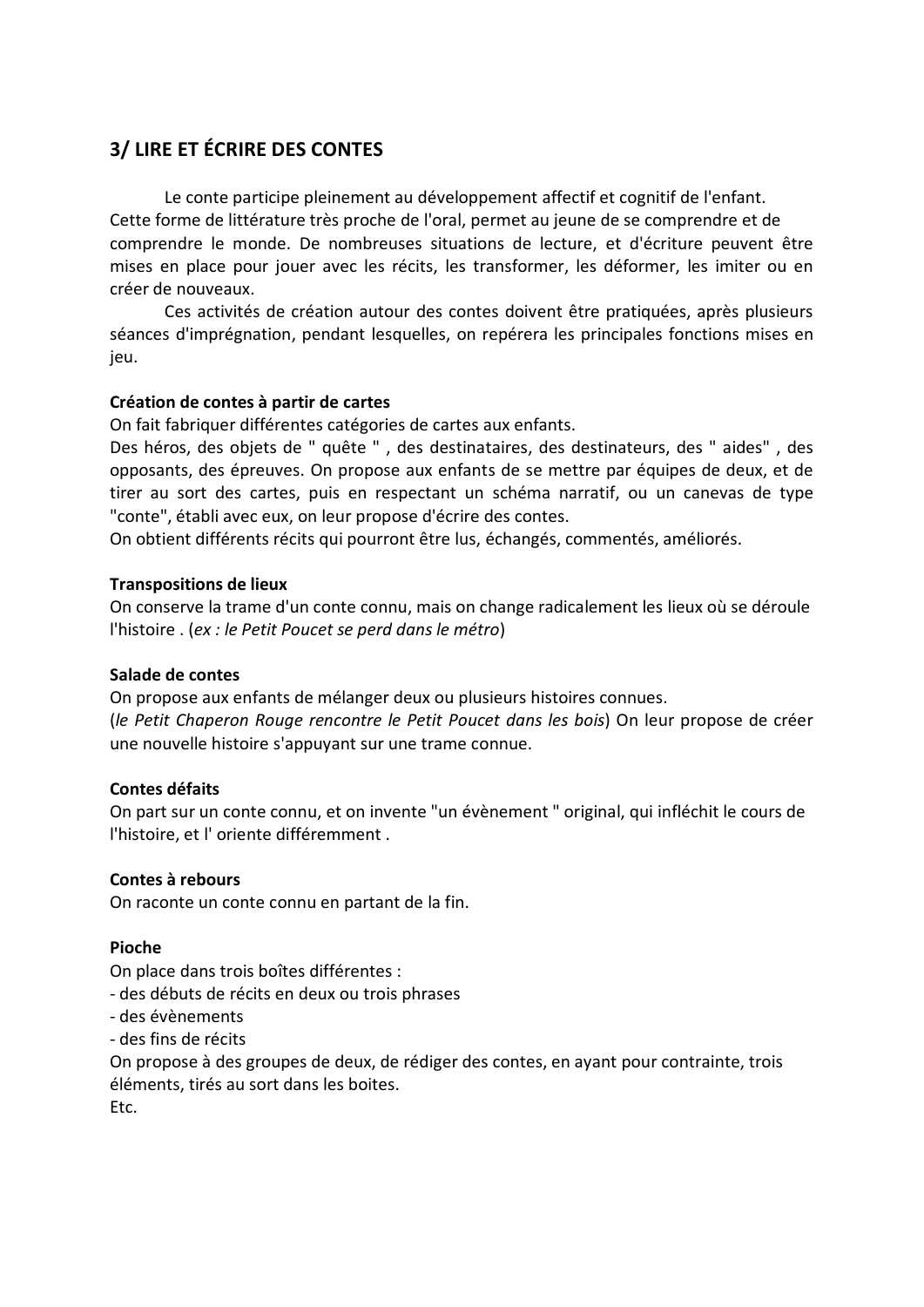## **4/ BIBLIOGRAPHIE**

" Petite fabrique de littérature "A. Duchesne Th Leguay, Magnard

- " Ateliers d'écriture à l'école élémentaire "Dominique Mégrier, Retz
- "Théâtre et langage à l'école "Yak Rivais, Retz
- " Jeux pour écrire" Michel Martin, Hachette éducation
- " Grammaire de l'imagination " Gianni Rodari, Messidor, 1987
- "Morphologie du conte " Vladimir Propp, Seuil
- « Psychanalyse des contes de fées », Pocket, Bruno Bettelheim

## 5/ PETITE PRÉPARATION SENSIBLE AU SPECTACLE. (DURÉE : 1/2 HEURE)

- 1- Découpez chaque phrase en bandelettes de papier
- 2- Partagez la classe en 2 groupes

3- Distribuez une phrase à chaque enfant du 1er groupe (les enfants de l'autre groupe restent assis les yeux fermés)

4- Les enfants munis de leur phrase vont la lire en chuchotant à l'oreille de chacun de leurs camarades

- 5-Le professeur relève ensuite les impressions qu'ont laissées les phrases à chaque élève
- 6- Distribuez l'autre moitié des phrases en inversant les groupes et répétez l'opération
- 7- Recueillez les dernières impressions et laissez reposer jusqu'au spectacle

## PHRASES A DÉCOUPER SUR LA PAGE SUIVANTE (extraites des textes du spectacle)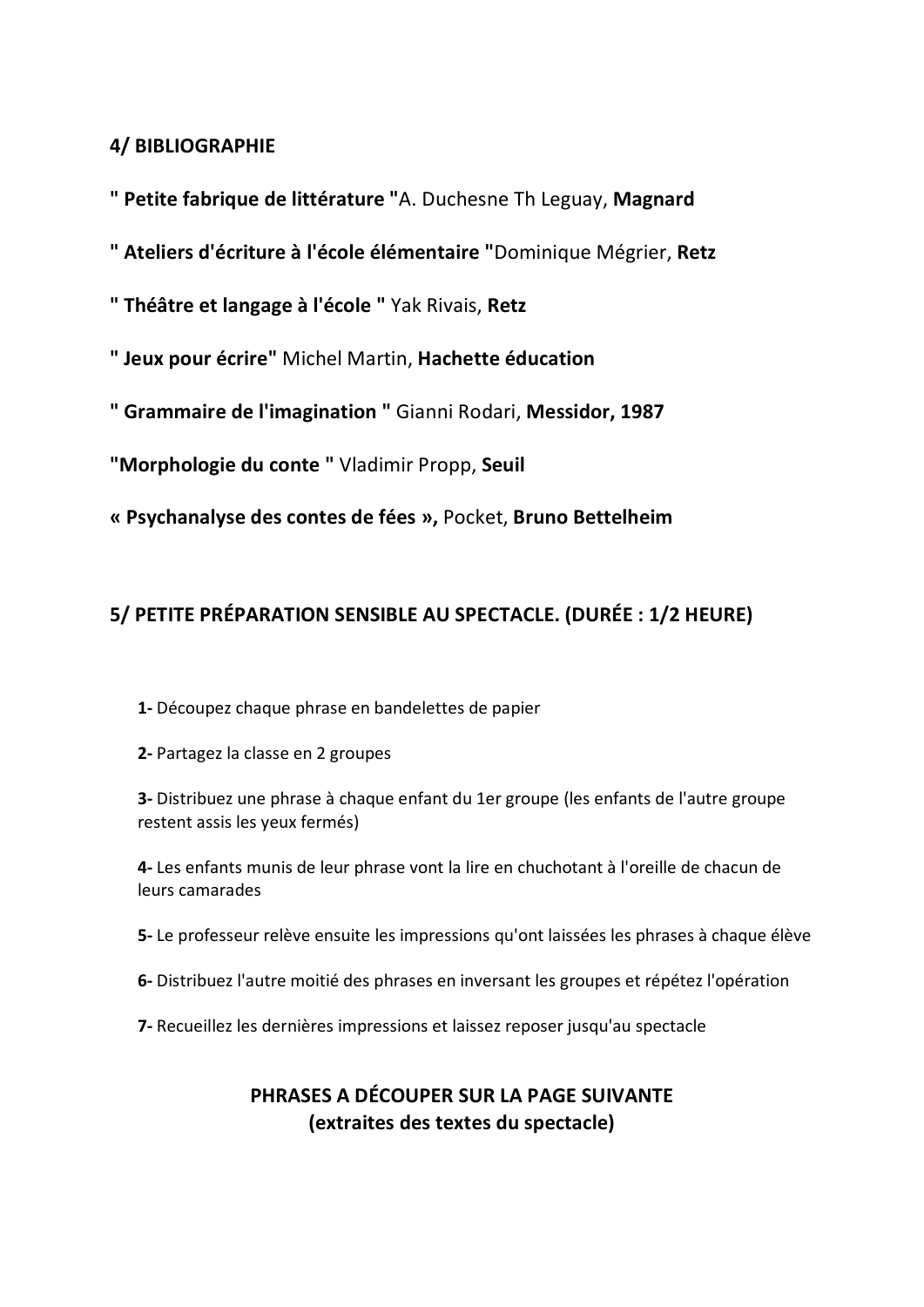| <b>GROUPE 1</b>                       | <b>GROUPE 2</b>                       |
|---------------------------------------|---------------------------------------|
| Il avait une drôle de dégaine         | Surtout fais bien attention en        |
| avec ses fringues rouges et           | traversant la forêt profonde.         |
| vertes                                |                                       |
| C'est juré ! dit le maire en          | Elle lui demande qui il est           |
| glaviotant par terre                  |                                       |
| Il avait le cerveau d'un oiseau.      | Ce n'est pas ainsi qu'il faut faire ! |
| Les gens rigolaient comme des         | Donc, Epaminondas s'en va chez        |
| bossus                                | sa marraine                           |
| Mais le mec se mit à buffer dans      | Cent ans après, le prince arriva à    |
| sa bouzine                            | cheval                                |
| <b>Attends ! Laisse nous nos</b>      | Il tombait de gros flocons de         |
| mômes ! Pitié !                       | neige parce qu'il neigeait            |
| Il était une fois, un play-boy        | Accepteriez-vous de me chanter        |
|                                       | une chanson?                          |
| Elle manqua tomber knock-out à        | Le corbeau se percha sur une          |
| la vue du spectacle qu'elle           | branche pour y déguster un            |
| découvrit                             | camembert coulant                     |
| Okay, dit-il, rends-moi mes           | Autour de lui, comme il se            |
| clefs !                               | trouvait au milieu.                   |
| Anne, sister Anne, ne vois-tu         | Alors, il sauta dans la neige en      |
| rien venir ? criait-elle              | riant, avec un éclat de rire          |
| C'était verl'hi. Il avait génei et le | Il la met sous sa coiffe. Or, il      |
| vent flaitsouf                        | faisait si chaud que                  |
| Que faisiez-vous donc l'été           | C'était même son plat préféré,        |
| nierder, pendant que j'étais au       | car c'était celui qu'il aimait le     |
| vailtra?                              | mieux                                 |
| Le loup fait semblant d'être          | Ils tendaient le museau vers la       |
| gentil                                | zizique affreuse                      |
| Subitement, tout a coup Renard        | Mais elle le mordit au nez avec       |
| eut une idée car une idée lui         | rudesse                               |
| vint.                                 |                                       |
|                                       |                                       |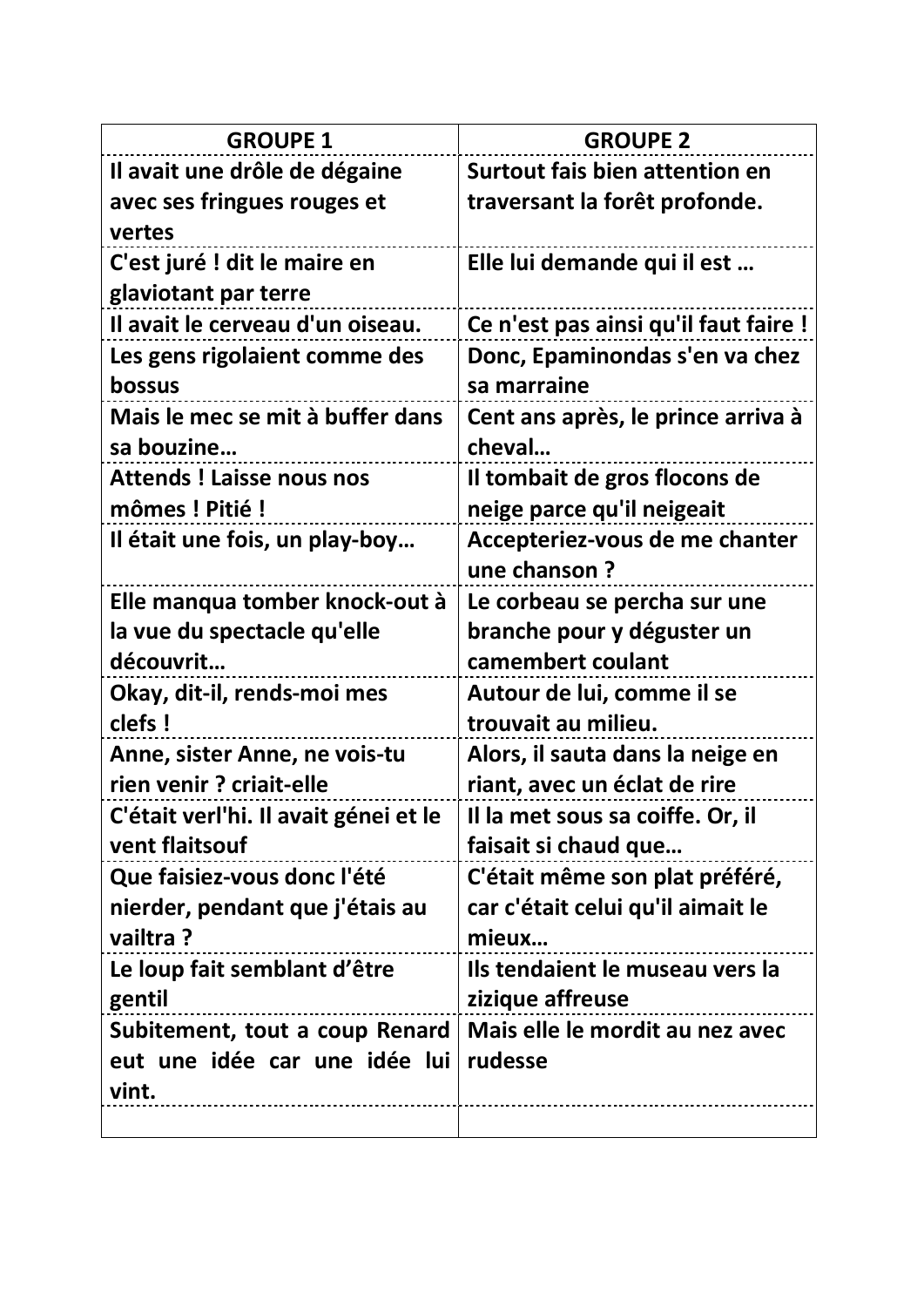## 6/ QUELQUES PHOTOS DU SPECTACLE POUR DONNER ENVIE....